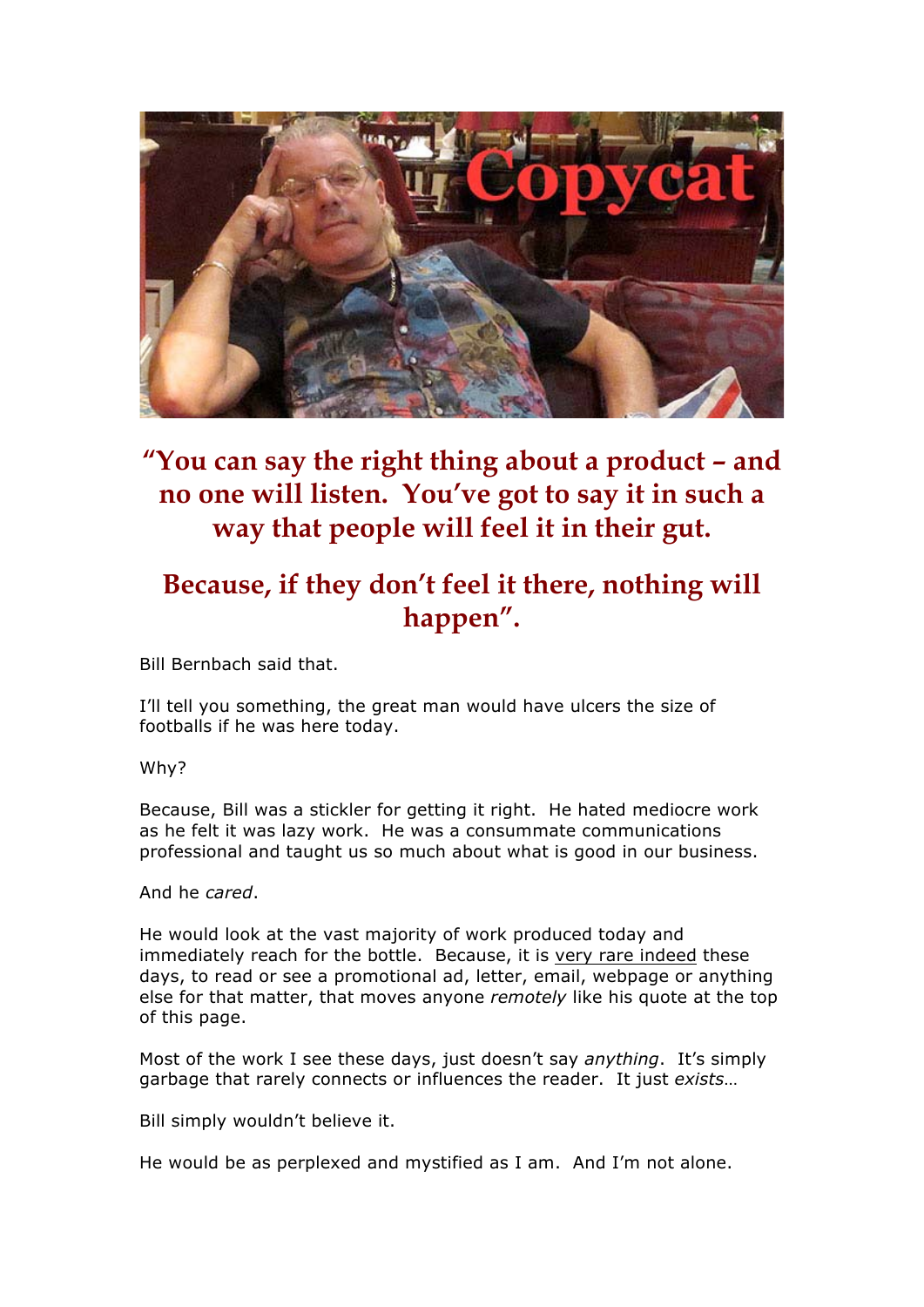I was having lunch the other day with a group of people who have graced this industry with their talents, collectively, for over 150 years. Every single one of us around the table, agreed that today's marketers and socalled creatives are producing the worst quality of work seen in our industry, ever.

So, why are the majority of marketers today happy with sub-standard work?

I can tell you. It's simple.

Because they know shit. That's why…

Sorry, but it had to be said. And I'm going to show you some incredibly bad examples later to back that up. Here's one to start with:

|           | Sapphire                                                                                                                                                                                                                                                                                                                                                                       |                                                                                           |  |
|-----------|--------------------------------------------------------------------------------------------------------------------------------------------------------------------------------------------------------------------------------------------------------------------------------------------------------------------------------------------------------------------------------|-------------------------------------------------------------------------------------------|--|
|           | delivering your success                                                                                                                                                                                                                                                                                                                                                        |                                                                                           |  |
|           | Mr Andy Owen<br><b>Head of Marketing</b><br>Andy Owen & Assiciates Ltd<br>1 Highfield Road<br><b>Hall Green</b><br>Birmingham<br><b>B28 OEL</b>                                                                                                                                                                                                                                |                                                                                           |  |
|           | m226                                                                                                                                                                                                                                                                                                                                                                           |                                                                                           |  |
|           | Dear Mr Owen                                                                                                                                                                                                                                                                                                                                                                   |                                                                                           |  |
|           | Information! Information! More information! Online, emailed, web, engine<br>searched. In 2006 the newest buzzword is WOM!                                                                                                                                                                                                                                                      |                                                                                           |  |
|           | Since Eve gave Adam the apple and told him how delicious it was, WOM has<br>been rediscovered in this Googled age!                                                                                                                                                                                                                                                             |                                                                                           |  |
|           | Sapphiregb have kept abreast of all the newest techno ways of functioning but<br>we have always relied on our clients passing our name on via WOM.                                                                                                                                                                                                                             |                                                                                           |  |
|           | We are an infectiously optimistic team that thrive on achieving our aims! Our<br>aim is the same as yours - business growth. The Internet is no substitute for<br>WOM because people love interaction not just with a screen!!                                                                                                                                                 |                                                                                           |  |
| $\subset$ | Having a Website and relying on its promise of anonymous customers and great<br>wealth would be wonderful. However without WOM and a physical presence of<br>your URL address how will you be found in the Google Haystack.<br>Why don't you consider the Sapphiregb print and mailing service. Send out<br>something that will create some WOM from your potential customers. |                                                                                           |  |
|           |                                                                                                                                                                                                                                                                                                                                                                                |                                                                                           |  |
|           | Hope you like our aim with our postcards!                                                                                                                                                                                                                                                                                                                                      |                                                                                           |  |
|           | Email: enquiries@sapphiregb.com                                                                                                                                                                                                                                                                                                                                                |                                                                                           |  |
|           | or via telephone on 0191 4972828 for a quotation.                                                                                                                                                                                                                                                                                                                              |                                                                                           |  |
|           | Yours sincerely                                                                                                                                                                                                                                                                                                                                                                |                                                                                           |  |
|           |                                                                                                                                                                                                                                                                                                                                                                                | Sapphire gb Itd<br>19 Sedling Road<br>Wear Industrial Estate<br>Washington<br>Tyne & Wear |  |
|           | Julian & the Sapphiregb team                                                                                                                                                                                                                                                                                                                                                   | <b>NE38 9BZ</b><br>Tel: 0191 497 2828<br>Fax; 0191 497 2882<br>Fmail:                     |  |
|           | P.S. For those who are still wondering WOM=Word of mouth!!                                                                                                                                                                                                                                                                                                                     | enquiries@sapphiregb.com<br>www.sapphiregb.com                                            |  |
|           |                                                                                                                                                                                                                                                                                                                                                                                | Company Reg No 381 4688                                                                   |  |
|           |                                                                                                                                                                                                                                                                                                                                                                                |                                                                                           |  |

*You simply couldn't make it up. It makes me cringe just reading it. And look at the letterhead layout too. It's beyond my comprehension.*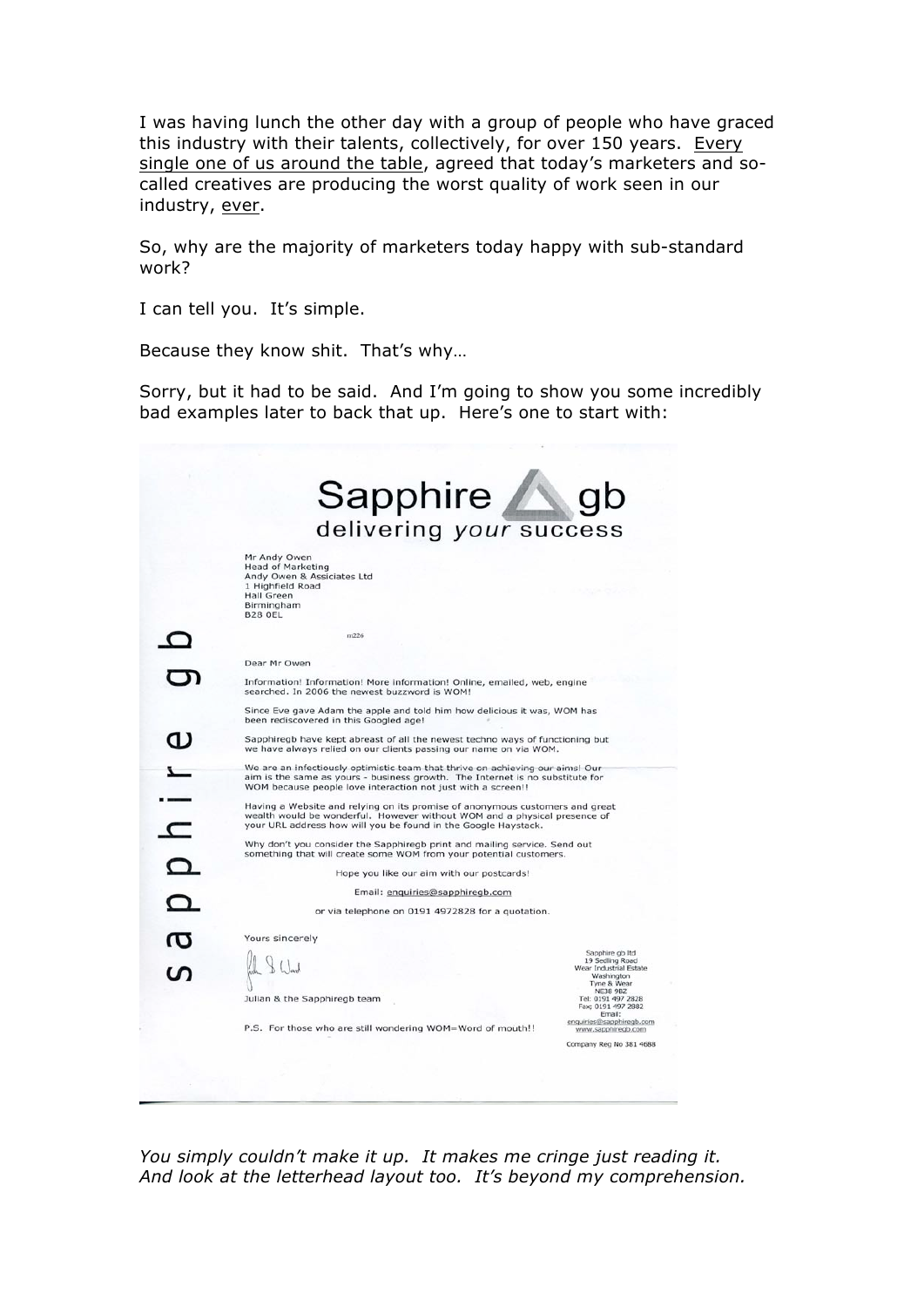2015 did not start well for me. I came back from a nice holiday over Christmas and New Year, fully relaxed and recharged and ready to go.

Then I walked into a shower of you know what…

Since January  $5<sup>th</sup>$  and for most days since, I have seen so much poor work in this New Year, that it has greatly depressed me. The apology for a DM letter above, was part of this.

So, I felt I had to write about it.

Dross is seemingly everywhere. I have been shaking my head more than Stevie Wonder in the last few weeks.

Three questions come immediately to mind. Who is creating this rubbish? Who is signing it off? And why is it happening?

I'll tell you the answer to the first two questions, because they're easy.

That despicable double act. Charlatans and Buffoons.

The charlatans creating this work haven't got a clue about communication. They have no idea what works and what doesn't.

That's because they don't study, so they have no idea about what is good and what is bad – and, more importantly, what works and what doesn't.

What makes it totally unforgivable for me, is the fact that this information is available to them. All they have to do is look for it.

Bill left us with so much knowledge. So did David (Ogilvy). John Caples. and Claude Hopkins. Gene Schwartz and Vic Schwab. James Webb Young and Howard Gossage. And Joe Sugarman, Drayton, Murray and Herschell continue to do so.

There are many others, too…

Here's some advice at where to start looking: http://www.andyowencopyandcreative.com/thebooksyoushouldread.html

Let me be blunt here. I'm not going to pussyfoot around this anymore.

If you work in creative and copy and you are serious about what you do, you must start learning from these great people.

They set the whole bloody thing up. You wouldn't be working in the industry if it wasn't for them. They are immense people and your work will be instantly better and more effective if you took their advice.

So, now let's turn our attention to the buffoons. These are the people in marketing who sign this dreadful work off. I can tell you now, that they have even less knowledge than the charlatans.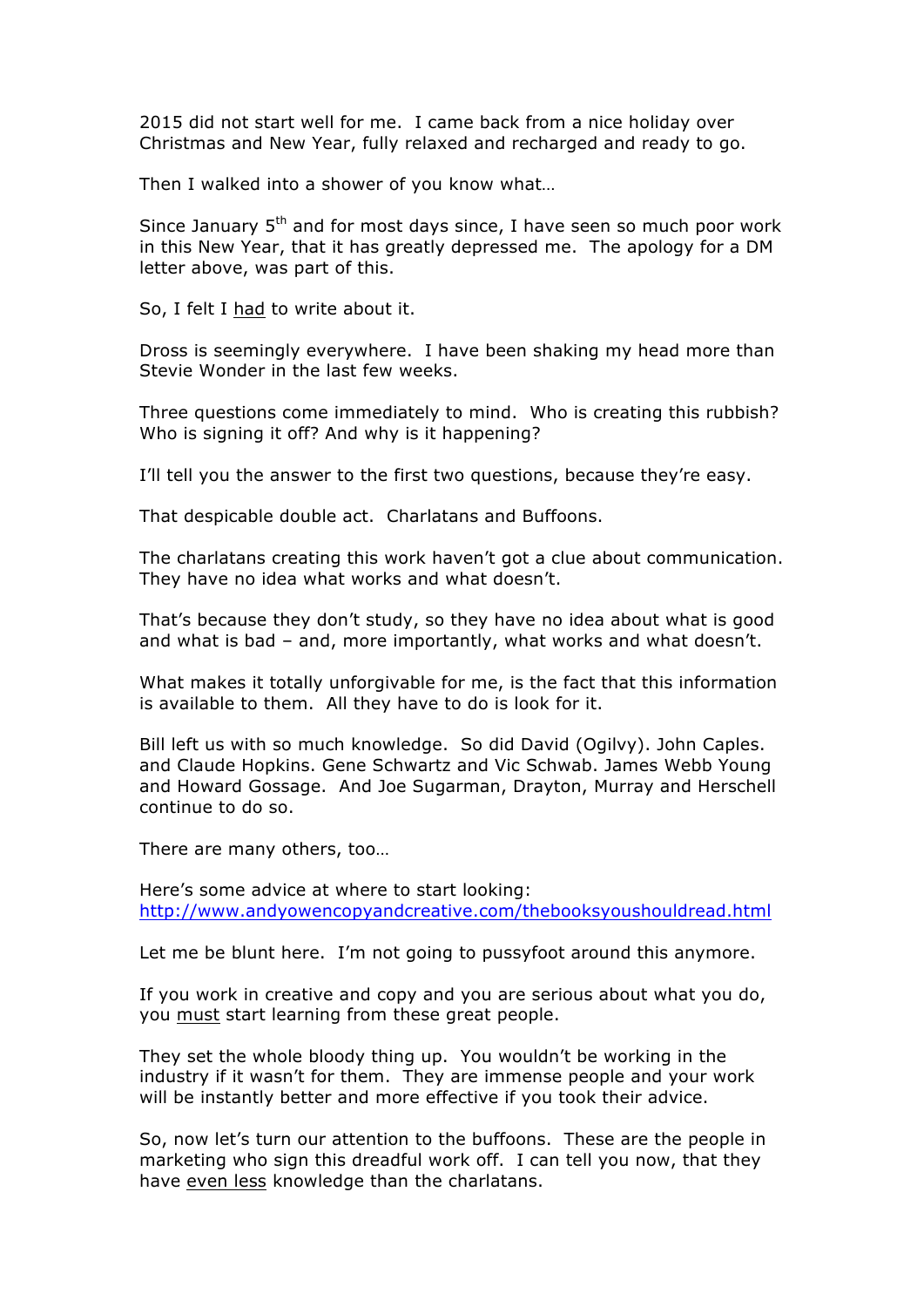Hard to believe, but true.

This is how it works. The charlatans create abysmal work. The buffoons, who know no better, like it and sign it off.

What this means, is the partially sighted are leading the blind. Not a good idea when you are walking through a minefield. Because, someone is going to put their foot on something that will go 'bang'.

And believe me, those explosions are deafening right now.

I suppose we shouldn't care. After all, it's their budget they are wasting and their career they are jeopardising.

But I do care. I care *passionately.*

Because we are damaging the communication process. Irreparably.

The recipients of these communications are getting more and more pissed off by the whole process. And that is hurting us all.

Consumers and business people are receiving so much badly written and conceived communications, that they are now in a negative state of mind before they even look at it. You only have to see what is happening with emails to see that.

10% opening rates and this percentage is going south at a rate of knots.

It's now happening with all the other media as well.

No one really looks forward to receiving mail any more. Off-the-page ads are wallpaper and rarely deliver. TV ads are getting fast forwarded because there is little or no interest. Social media is rapidly getting on people's nerves. SMS's are received by eyes that have glazed over long ago.

Website visitors are leaving web pages after less than 10 seconds, because the creative and copy aren't powerful enough to make an impression on them.

Everywhere you go, apathy and disinterest rules. And it's our fault.

Sadly, this isn't a surprise. This has been coming for the last 20 years. In 1996, I wrote an article about the lowering of standards of copy and creative and the consequences it could have for our business.

Well, I was right. Nothing has improved in the communication business since then. Nothing. In fact, it's all gone the other way...

Listen to this story told to me by my late chum, the wonderful and irrepressible Roger Millington.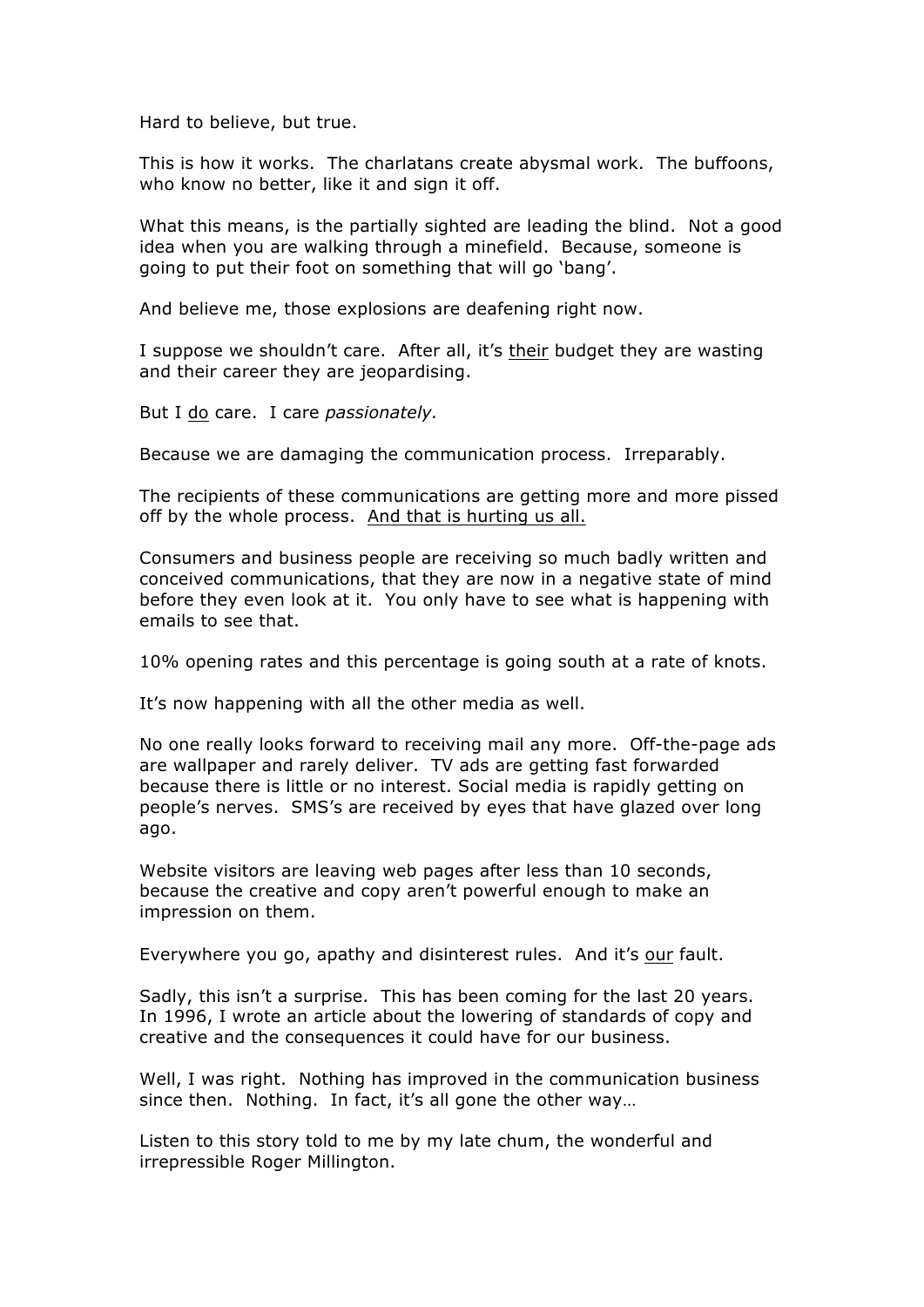*A few years ago I was asked by a "consultancy" to give them my overview of a marketing plan they had put together for a major client. As far as my memory goes, the client was about to launch some radically new type of TV's -- it may have been the first flat-screen TV's.*

*Anyway, the marketing consultancy had come up with some unbelievably complex plan.* 

*First they researched and analysed the UK population on the basis of age, family structure, where they lived and previous TV purchases.* 

*Then, various plans went into effect, based on totally arbitrary criteria. For instance, is someone who lives in a council flat more likely to buy an expensive new telly than someone who lives in a mansion?* 

*With not the slightest idea of the answer, the consultancy came up with entirely different plans for each segment. Whichever social group you were in, you received a different sequence of phone calls and mailings instructing you to apply for permission to visit a stockist on Launch Day.* 

*You might have to follow four or five steps before you got the magic ticket allowing you to go into your nearest John Lewis store.*

*From start to finish the whole exercise would take several months and cost several hundred thousand pounds. Apparently the client adored the whole thing.*

*I was given a huge document to review over the weekend. On Monday, I was asked to contact the consultancy to let them know if I had spotted any flaws.*

*I called them on Monday:*

*"You will get better results for £1,000"*

*"Is that your fee, Roger?"*

*"No, my fee is £25. This is what you do.* 

*You buy 800 pots of whitewash and 800 brushes, and mail them to the managers of the 800 biggest shops with instructions to paint a notice on the window on Launch Day: AMAZING NEW TYPE OF TV IN-STORE TODAY AT 10am"*

*"You're having us on!"*

*"No. My £1,000 budget will work. Your £250,000 budget won't"*

*I never got my £25 fee.*

*The dopey client then went on to be Marketing Director of British Telecom.*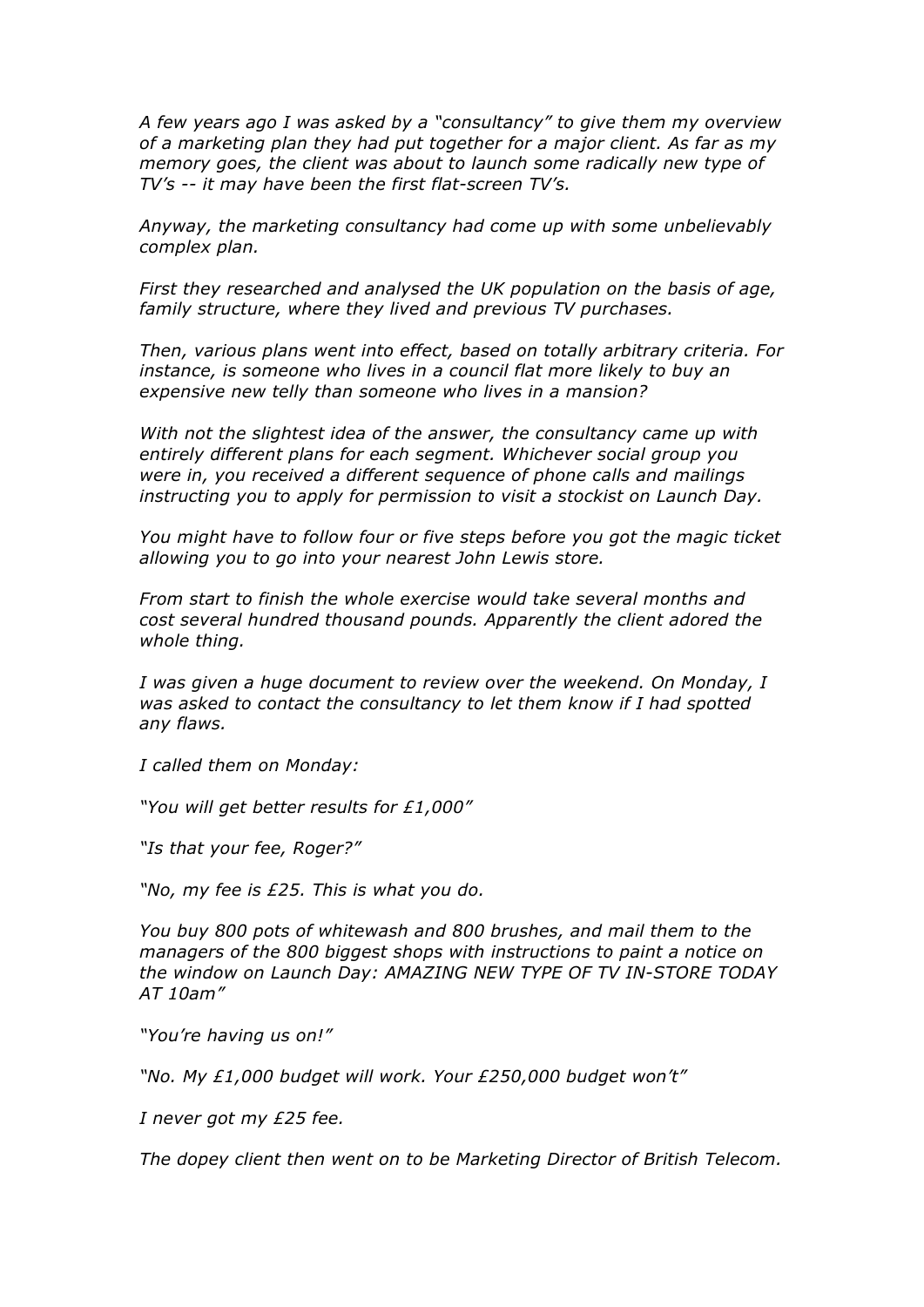I think he might still be there. Just look at this appalling direct mail letter I received recently.



*Just another incredibly bad letter from BT. They haven't got a clue about how to do DM right. It's been that way for as long as I can remember. They're hopeless. Probably only Royal Mail are consistently worse.*

Let me tell you why this letter is bad…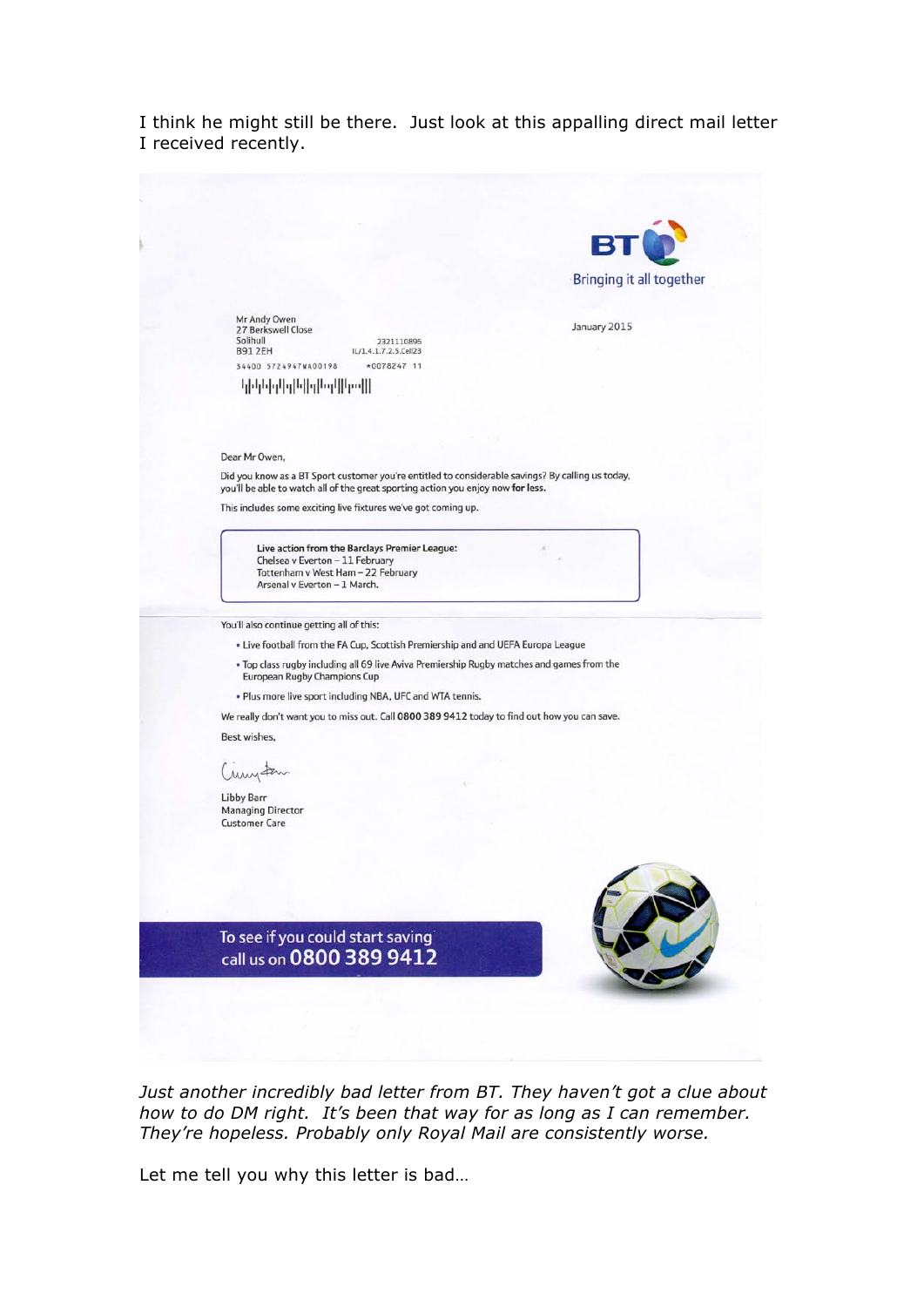I am already a BT Sport customer. I subscribe for Premier League football. So all that action they refer to, I am already getting.

But that very weak opening line, asks me to call them to find out how I can get 'considerable savings' that apparently I am entitled to.

The answer is 'no'. I will not call you. I have better things to do.

You had a great opportunity to use this letter to TELL me what the offer was. Not use the space to witter on about stuff I already have and know.

I would like to bet, that this letter bombed and I will get another one very soon which will outline whatever the offer is, in more detail. You can put your mortgage on the fact that it will have something to do with changing my phone provider to BT. I'm on Virgin.

Well, BT, here's a bit of FREE advice. Put in your letter, exactly what the benefits are to me doing this. Tell me what I will get that's better than what I have at the moment. It's not rocket science.

I'll gladly write the campaign for you.



This is a poster I saw on the London Undergound.

*REVEL? When was the last time you used that word? I was totally stunned when I saw it. It looks SO wrong. "Revel in cashback on my shopping". Are they serious? Could they have said it better? YES!*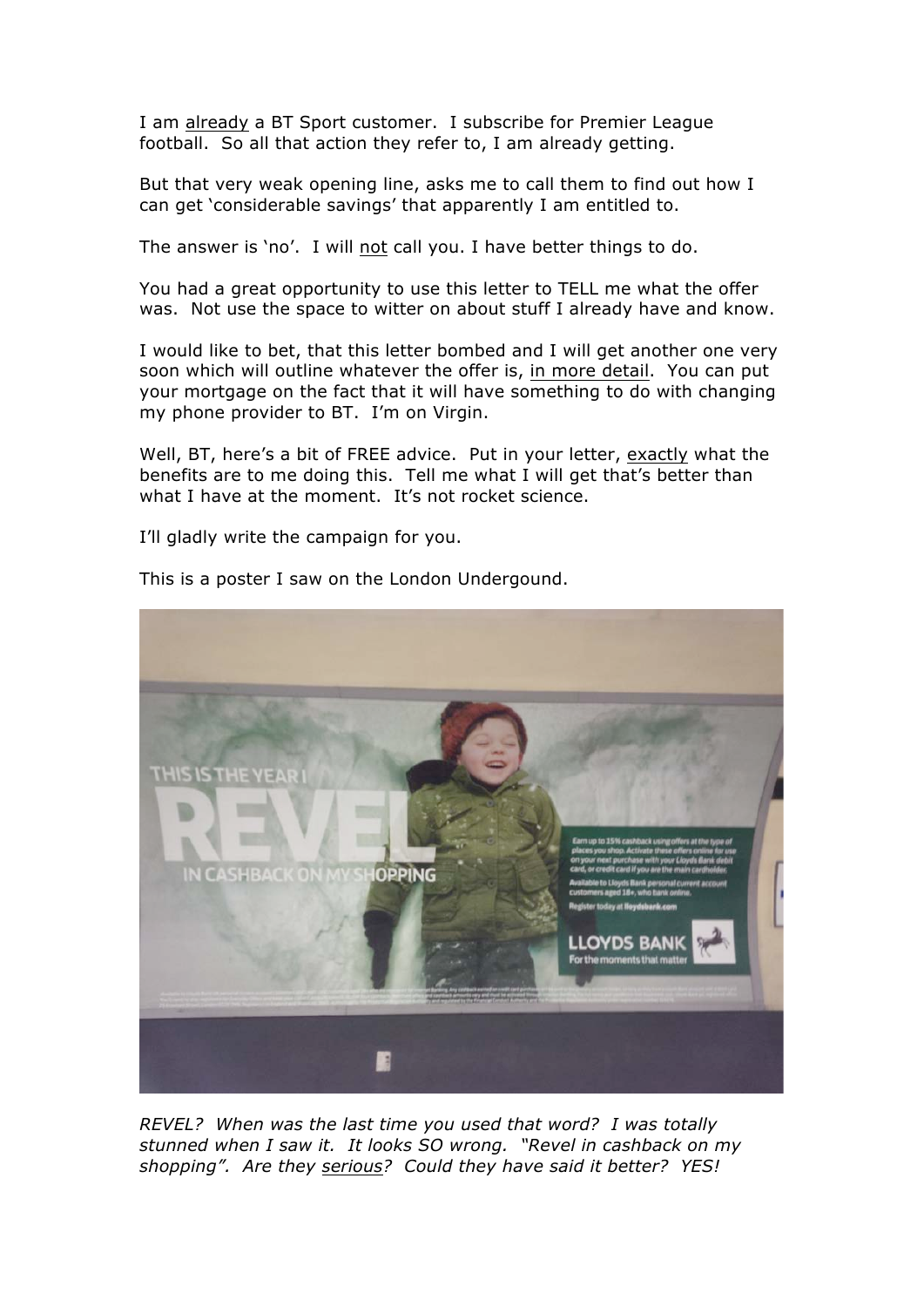# **PPI COMPENSATION TODAY IS THE DAY TO DO SOMETHING ABOUT IT!**



*Just look at this closely. There are SEVEN exclamation marks in this!* 

*Virtually every statement is followed by an exclamation mark.*

*Herschell told us many years ago, that if you emphasise everything, you emphasise nothing. And this is what has happened here. Add to that, the overuse of caps instead of upper/lower case and a layout that was originated in junior school and you have a total mess.*

Are you starting to understand now, why I had to write this Copycat?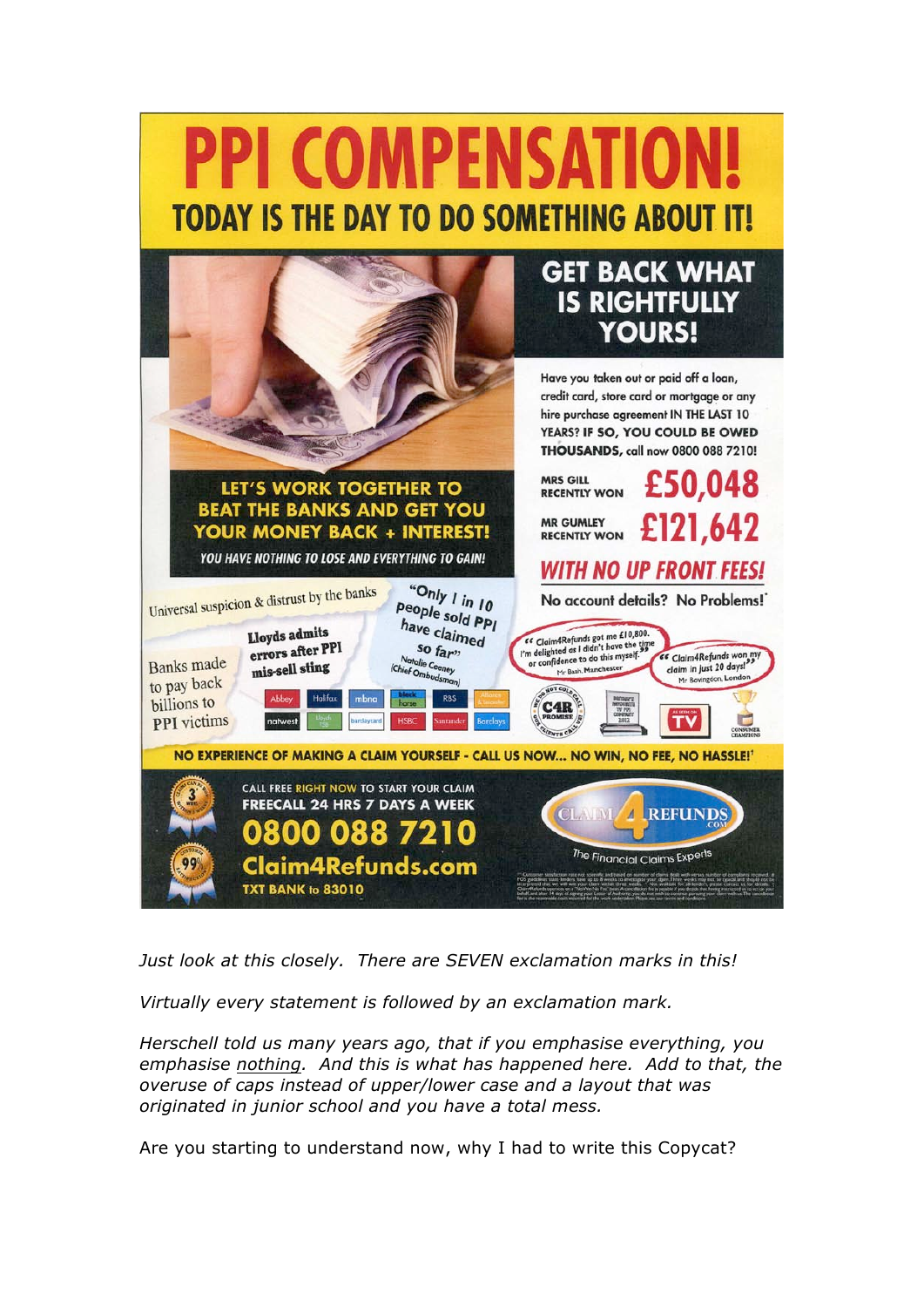If you care about our business as strongly as I do, then you will have seen how dross like the above examples (I have at least another 20, received since the turn of the year), has given me the chills.

There is no doubt in my mind that things are getting worse.

Regular readers of this column will understand the huge importance of the opening lines of copy in a letter, email, ad, website etc.

If you don't hook the reader early, they will leave. They are only looking for a reason to stop reading. So don't give them one.

Here are two examples of how not to do it…

|                                                                                                         | <b>Royal Mail</b>                                                                                                     |
|---------------------------------------------------------------------------------------------------------|-----------------------------------------------------------------------------------------------------------------------|
|                                                                                                         | PO Box 33<br>ROSS-ON-WYE                                                                                              |
| Managing Director<br>Andy Owen & Associates                                                             | HR9 9WA                                                                                                               |
| 1 Highfield Road<br>Hall Green<br><b>BIRMINGHAM</b><br><b>B28 OEL</b>                                   | If you are not responsible for franking<br>or making parcel posting decisions,<br>please pass onto the person who is. |
| 84479141/P005447914/3<br>EL3/2A E10 34400 0053951                                                       | September 2014                                                                                                        |
|                                                                                                         | Customer reference number: P005447914                                                                                 |
| Dear Sir/Madam.                                                                                         |                                                                                                                       |
| The new simpler small parcel<br>parcel wide and deep options, to create one larger small parcel option. | We know how important simple parcel sending is for your business. So we have combined our small                       |

*You can always rely on good old Royal Mail to get it wrong. They do very little else in their DM.* 

*One of the worst things you can do in any sales communication, is 'preach' to the reader. Most people switch off instantly. In this example, I read the opening line and replied out loud, "No you don't".*

*I suspect most other recipients did the same thing.* 

*Absolutely awful.*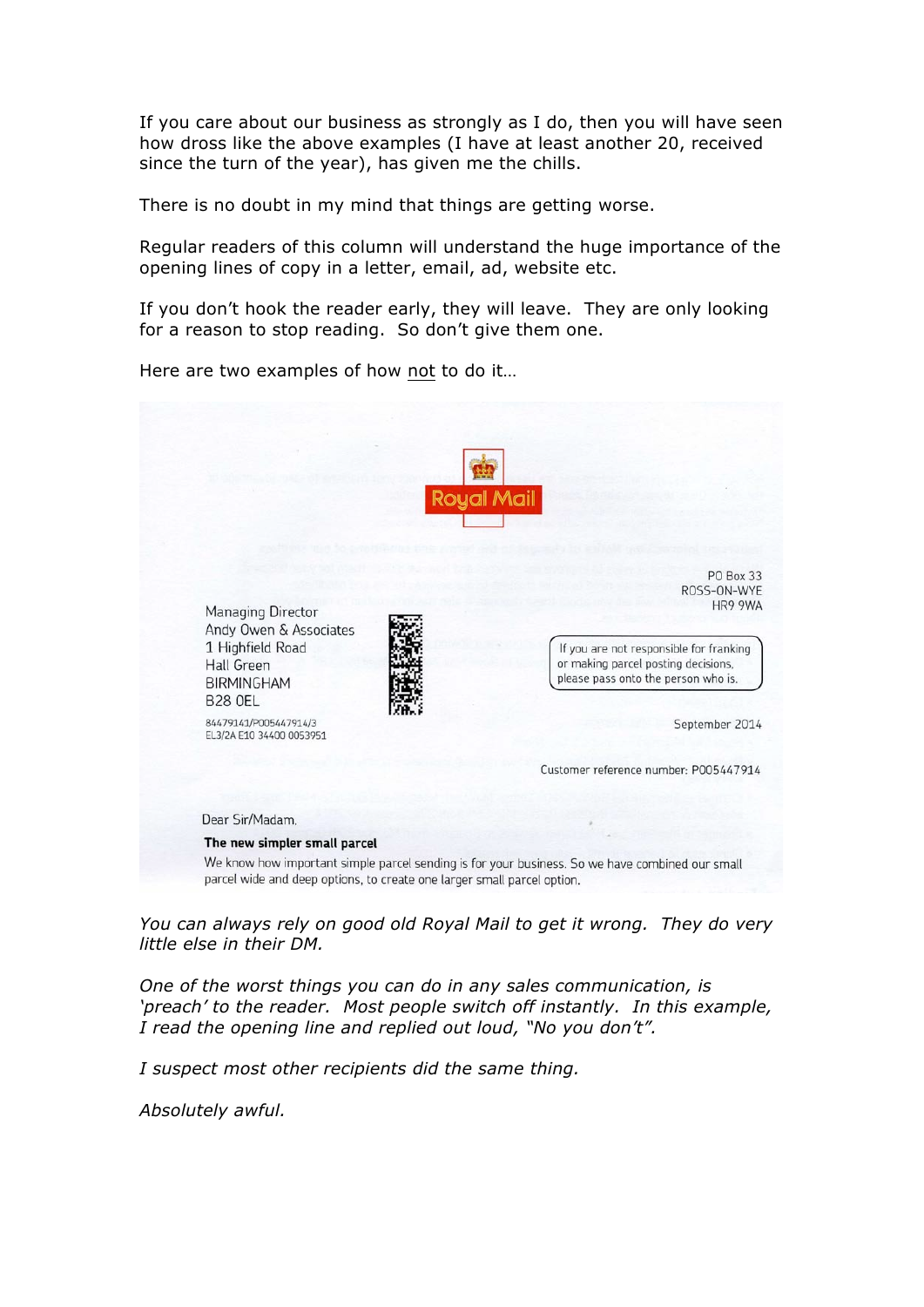| capiota                                                                                                                                     |                                                            |
|---------------------------------------------------------------------------------------------------------------------------------------------|------------------------------------------------------------|
| <b>Business Loons Small Repayments</b>                                                                                                      | Capiota Ltd<br><b>Station House</b>                        |
| 34400A / 906589599214 / 4124                                                                                                                | Stamford New Road<br><b>WA14 1EP</b><br>Tel. 0800 158 5993 |
| Mr Andy Owen<br>Andy Owen & Associates Ltd<br>1 Highfield Road<br><b>Hall Green</b><br>Birmingham<br><b>West Midlands</b><br><b>B28 0EL</b> | wwww.capiota.co.uk                                         |
|                                                                                                                                             |                                                            |
| Dear Mr Owen                                                                                                                                |                                                            |
| <b>Ref: Unsecured business finance</b>                                                                                                      |                                                            |

*Another mistake which is instant death in copy, is talking about yourself. No one is interested in you or your company at all. So, if anyone at Capiota is listening, tell me what you are going to do for me.* 

*Not what you think.* 

It continues. Anyone out there, have any idea about what this is about?

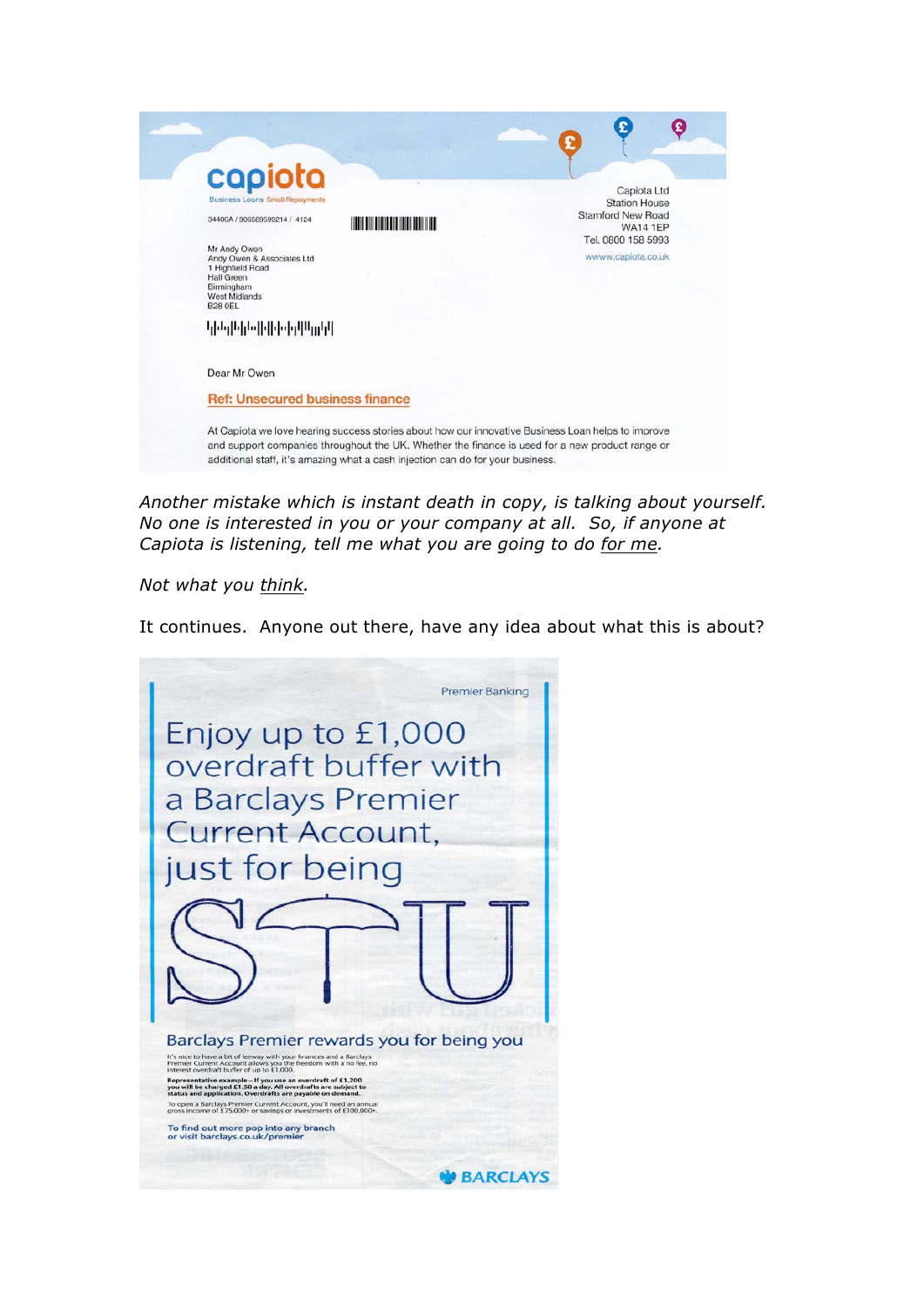I must finish with this piece of utter garbage. Perhaps this explains it all.

I was in Dubai a couple of weeks ago and picked up Campaign magazine to read over lunch. This was in a piece by the Editor. I have highlighted the paragraph.

Read it and weep…



*I read it and stared into space. He is apparently talking about agencies.*

*It's bullshit. And it's total bollocks. And it is very worrying.*

OK. Unfortunately I haven't got time to share anymore of this nonsense with you now, because I have to write campaigns that sell products for my clients. Remember that? Selling?

It used to be all the rage once…

Anyway, I hope you share my concern about what's going on out there. Those of us that care, need to get together and try to do something about these idiots that are killing our beautiful business.

I don't know what we can do, but we have to do *something*…

Their naivete and stupidity comes from lack of knowledge. But there is no excuse for it. Everything they need to get better, is out there.

Very few creatives and marketing decision makers today know about the great people I have highlighted earlier in this article.

And those that might have heard their names, seem to have zero interest in them. So, realistically, improvement won't happen. You know it and so do I.

But we have to try…

Keep the faith